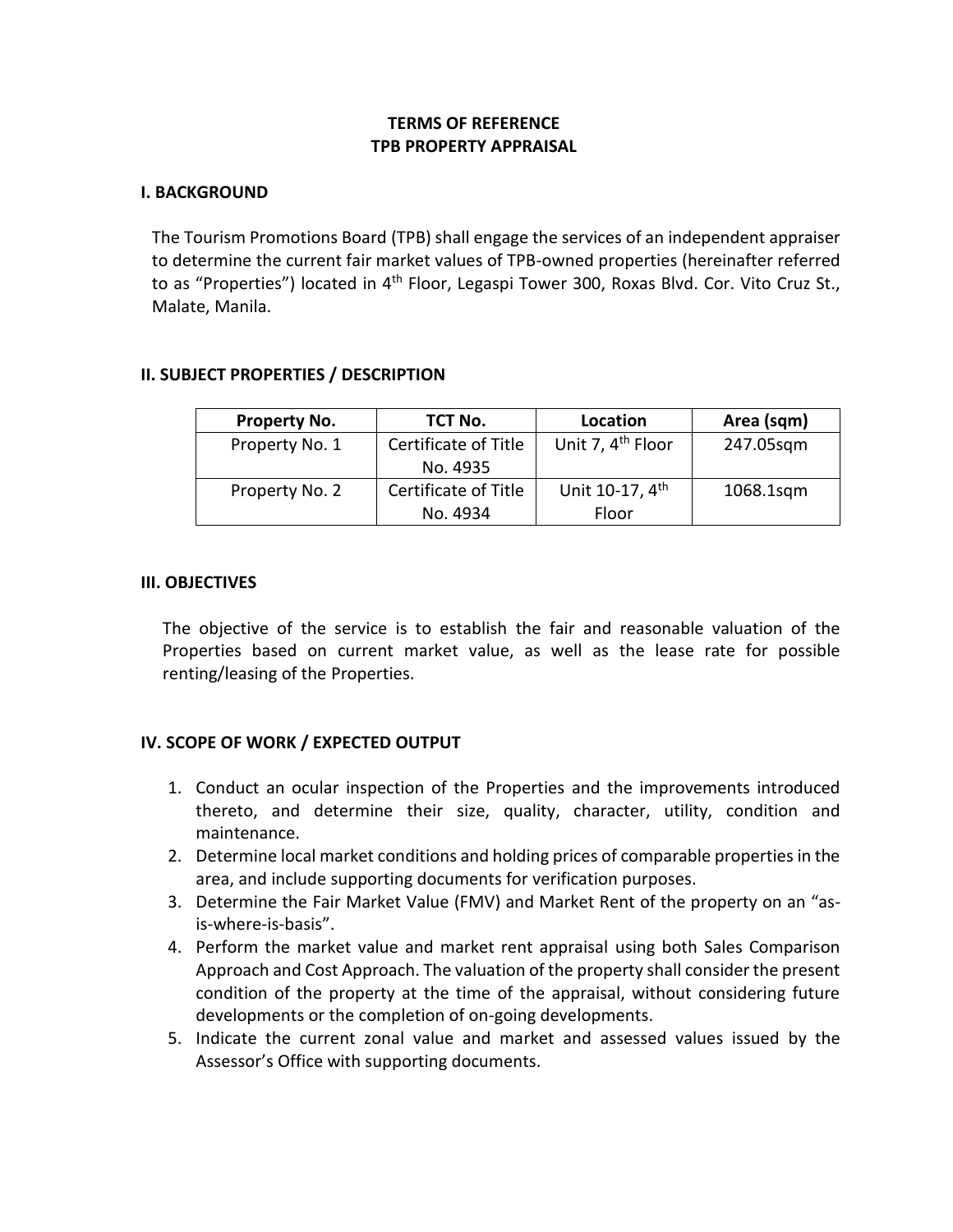### **V. DELIVERABLES / APPRAISAL REPORT**

- 1. The appraisal report shall include, but not be limited to, the following data: a. Date as of which the value applies, date of the report and date of inspections; b. Basis of valuation, including type and definition of value.
- 2. Briefly describe the purpose, scope, date of appraisal service rendered on the property, and improvements thereon, its location, the valuation method and the assumptions used. Determine local market conditions and holding prices of comparable properties in the area and include supporting documents for verification purposes.
- 3. The appraisal report shall be comprehensive and must contain data required as indicated in Section IV., and other disclosures essential to the proper valuation of the Property.
- 4. The report shall clearly and accurately set forth the conclusions of the valuation in a manner that is not misleading with professional opinion on the Market Value, and Market Rent of the Properties.

## **VI. APPROVED BUDGET FOR THE CONTRACT (ABC)**

The Approved Budget for the Contract is Forty Thousand Pesos (P40,000.00) inclusive of all applicable taxes. Only proposals not exceeding the ABC shall be considered.

## **VII. MANNER OF PAYMENT**

- 1. Payment of the contract cost shall be made within 30 days upon acceptance of the Appraisal Report.
- 2. The contract cost shall be at a fixed price. A penalty equivalent to one-tenth (1/10) of one (1%) of the contract price shall be imposed for every day of delay in the submission of the appraisal report.
- 3. Any extension of contract shall not involve any additional cost and shall take effect only upon mutual agreement of both parties in writing.

#### **VIII. REPORT AND TIME SCHEDULES**

The winning Consultant shall submit their Appraisal Report in the following manner:

- 1. The draft appraisal report shall be submitted to TPB within Thirty (30) calendar days from receipt of the Notice to Proceed (NTP).
- 2. The final appraisal report shall be submitted in three (3) original copies and an electronic copy of the report in PDF format, which contains:
	- a. Comprehensive information / inputs as indicated in the scope of services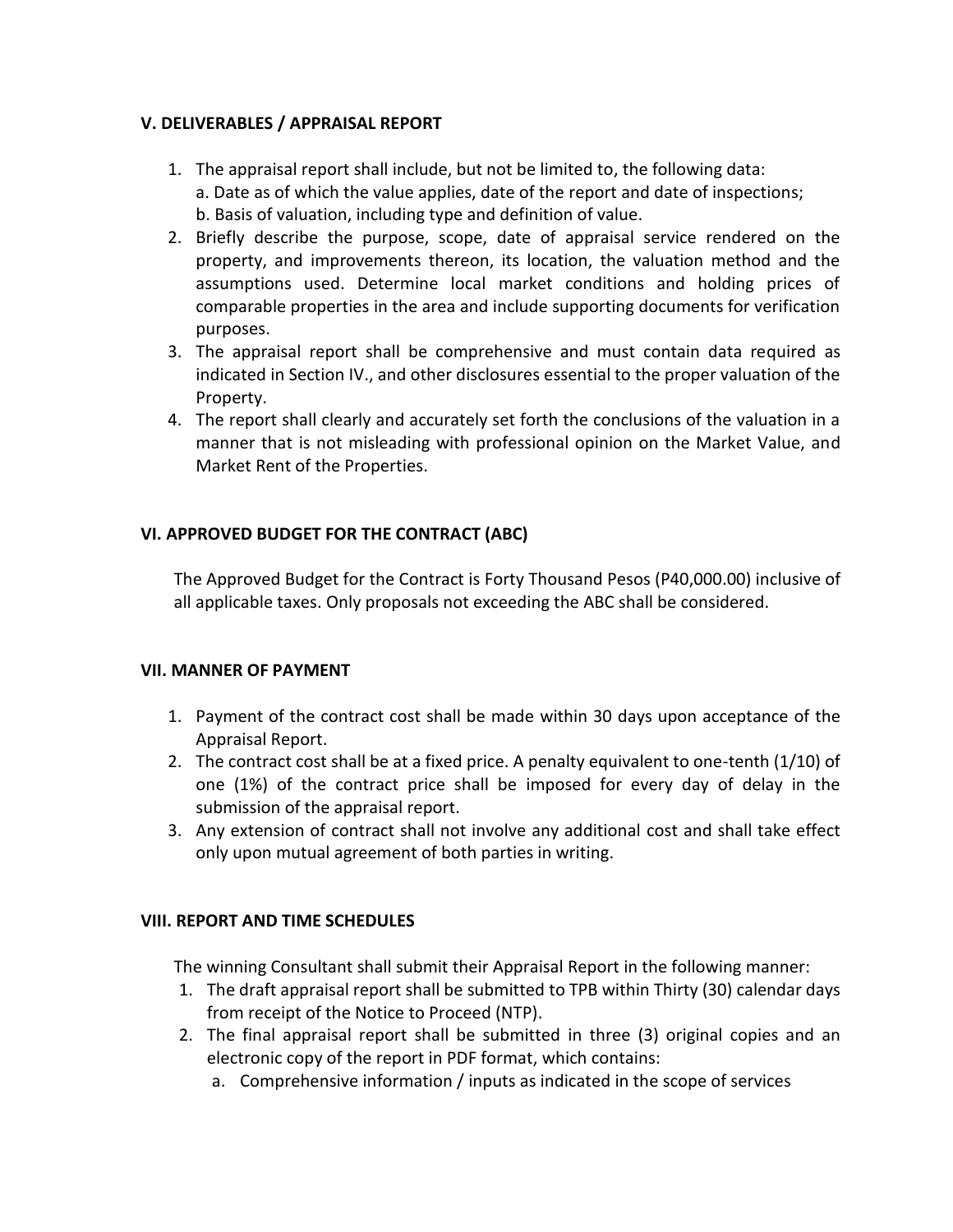- b. Supported with the lot and location plans, photographs, and other exhibits and pictures of the subject/s in JPEG format,
- c. Received date stamp within ten (10) calendar days from receipt of TPB's comments, if any, on the draft report.

## **IX. DATA / DOCUMENTS TO BE PROVIDED BY TPB TO THE WINNING CONSULTANT**

Upon the issuance of the Notice to Proceed (NTP), TPB shall provide the following to the winning bidder:

- 1. Copy of Certificates of Title
- 2. Copy of Tax Declaration
- 3. Letter of Authority to Inspect the Properties

## **X. QUALIFICATIONS OF THE CONSULTANT**

- 1. The appraisal firm should have at least five (5) years of experience in real estate appraisal.
- 2. The appraisal firm should have been engaged by a government agency for a similar project with the same cost or higher than the approved budget for the contract.
- 3. The Team Leader to be assigned to the project should be a Licensed Real Estate Appraiser with at least five (5) years of experience in appraisal works.

## **XI. EVALUATION OF PROPOSAL**

TPB shall evaluate bids using the Quality Cost Based Evaluation (QCBE) procedure.

| Proposal                  | Weight |
|---------------------------|--------|
| <b>Technical Proposal</b> | 60%    |
| <b>Financial Proposal</b> | 40%    |
| <b>TOTAL</b>              | 100%   |

The criteria and rating for the selection of the Consultant are as follows:

| Weight |
|--------|
| 30%    |
|        |
|        |
|        |
|        |
|        |
|        |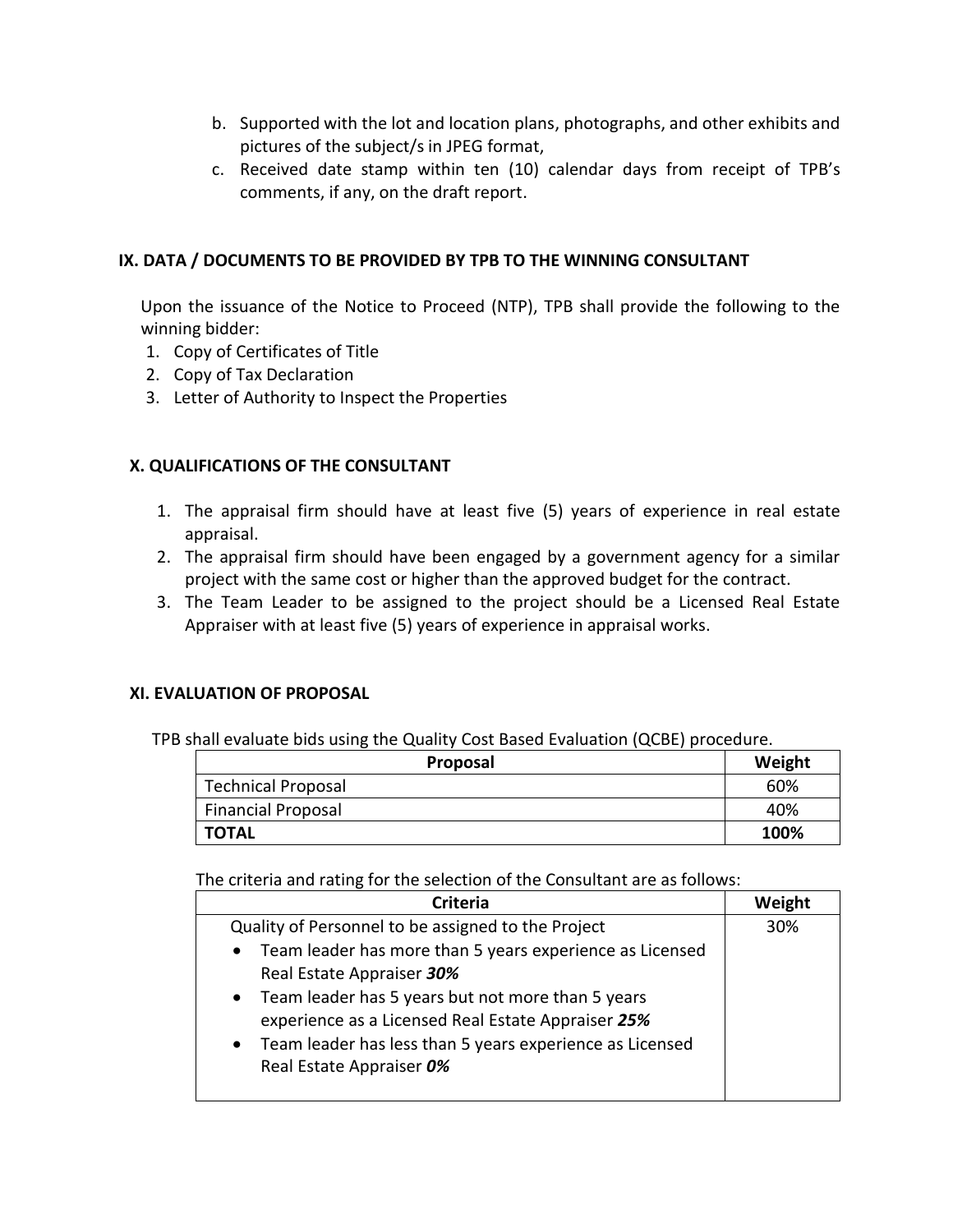| Applicable Length of Experience of the Consultant/Firm                                                                                                                                                            | 20%  |
|-------------------------------------------------------------------------------------------------------------------------------------------------------------------------------------------------------------------|------|
| Firm has more than 5 years' experience 20%                                                                                                                                                                        |      |
| Firm has 5 years' experience 15%<br>$\bullet$                                                                                                                                                                     |      |
| Firm has less than 5 years' experience 0%                                                                                                                                                                         |      |
| Applicable Experience of the Consultant/Firm In Managing a<br>Similar Project for the Government                                                                                                                  | 20%  |
| With two or more similar projects handled for one or more<br>$\bullet$<br>Philippine Government Agencies with the same or higher<br>cost than the approved budget for the contract within the<br>last 5 years 20% |      |
| With one similar project handled for a Philippine<br>Government Agency with the same or higher cost than the<br>approved budget for the contract within the last 5 years<br>15%                                   |      |
| Firm has no experience in managing similar projects for the<br>Philippine Government within the last 5 years 0%                                                                                                   |      |
| Statement of Plan, Approach and Methodology                                                                                                                                                                       | 30%  |
| The Statement of Plan, Approach and Methodology should<br>comply with the requirements as stated in Section IV. Scope<br>of Work                                                                                  |      |
| <b>TOTAL</b>                                                                                                                                                                                                      | 100% |

Passing rate: 85%

Shortlisted bidders may be invited to present their Plan, Approach and Methodology for the Project.

# **XII. DOCUMENTS TO BE SUBMITTED BY THE CONSULTANT**

The Consultant shall submit the Technical and Financial Proposals simultaneously in separate sealed envelopes.

The envelope marked "Technical Proposal" shall contain one photocopy each of the following documents:

- 1. DTI/SEC Registration Certificate
- 2. Mayor's/Business Permit
- 3. PhilGEPS Registration Number (In lieu of the Mayor's Permit and PhilGEPS Registration Number, a Valid Certificate of Platinum Membership issued by PhilGEPS may be submitted)
- 4. Latest Income/Business Tax Return
- 5. Omnibus Sworn Statement
- 6. Curriculum Vitae of Proposed Team Leader, with the total number of years of experience as a Licensed Real Estate Appraiser and a copy of relevant license, PRC License Card, etc.